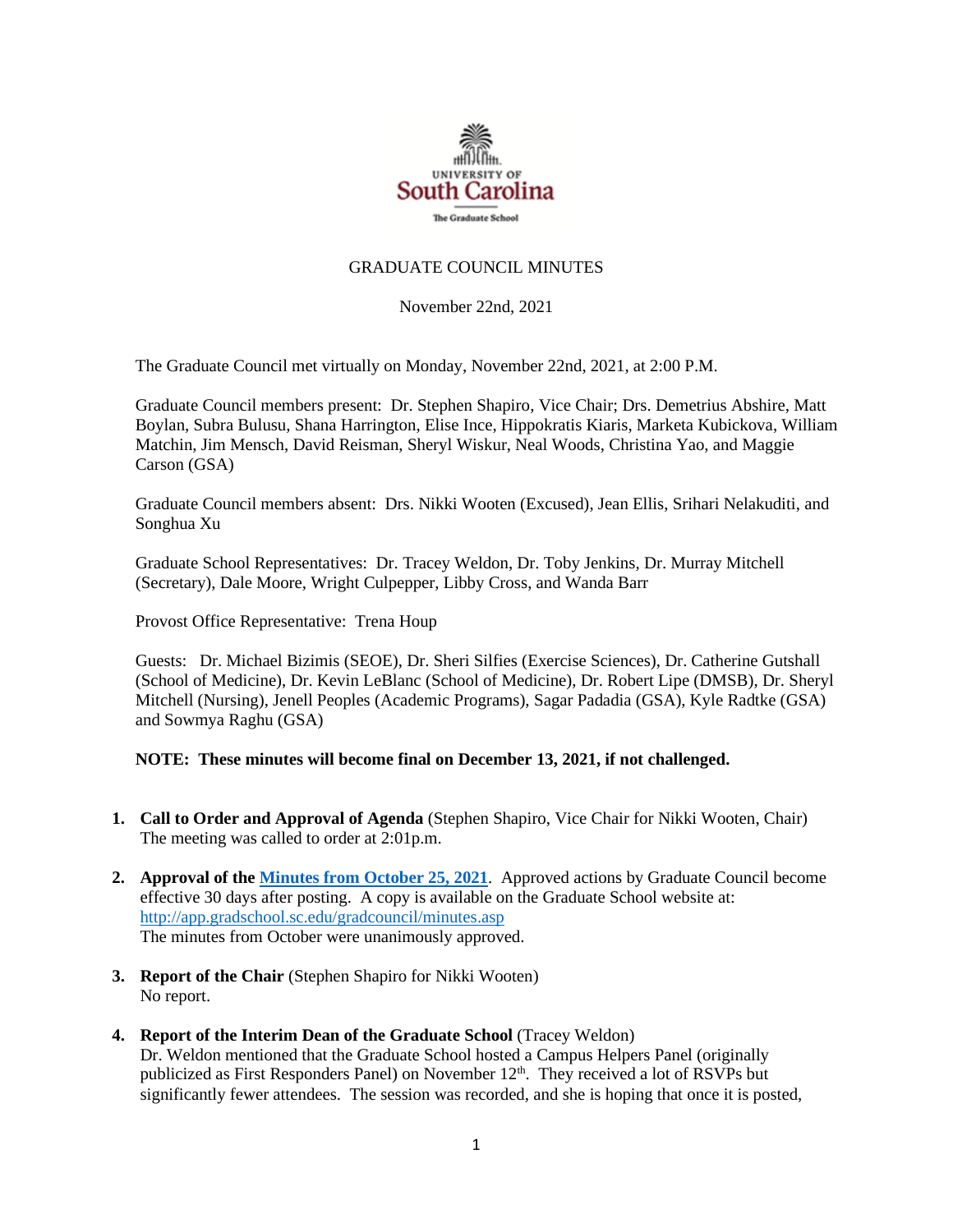students, faculty, and administrators will take advantage of the information that was covered. She thought it was a good session. We will send out a notification once it is up on our web page along with a list of resources that were mentioned during the two-hour panel presentation.

You should have heard by now that the Rising Star Fellowship initiative has been launched as a pilot initiative. We are now accepting nominations for students who apply to graduate programs and meet the eligibility requirements for that fellowship. There is information on our web page about the basic eligibility requirements on the following links:

[https://www.sc.edu/study/colleges\\_schools/graduate\\_school/opportunities\\_support/scholarly\\_initiativ](https://www.sc.edu/study/colleges_schools/graduate_school/opportunities_support/scholarly_initiatives/) [es/](https://www.sc.edu/study/colleges_schools/graduate_school/opportunities_support/scholarly_initiatives/) [https://www.sc.edu/study/colleges\\_schools/graduate\\_school/opportunities\\_support/scholarly\\_initiativ](https://www.sc.edu/study/colleges_schools/graduate_school/opportunities_support/scholarly_initiatives/rising-star-fellowship/index.php)

[es/rising-star-fellowship/index.php](https://www.sc.edu/study/colleges_schools/graduate_school/opportunities_support/scholarly_initiatives/rising-star-fellowship/index.php)

We will be inviting graduate directors, programs administrators, deans and associate deans to a 30minute information session on December  $6<sup>th</sup>$  at 3p.m.to go over who is eligible for this fellowship and how to submit a nomination through the CollegeNet system. This invitation will be going directly to the graduate directors who will be doing the nominating, but if you are welcome to encourage the graduate directors in your respective programs to attend if they need/want more information.

Some of you are familiar with the Graduate Civics Scholars Program that was in operation for the last several years. We have suspended it this year simply because it requires a certain degree of community engagement that has been complicated by COVID, and we used this year to think through how and whether we want that program to continue. Allison Marsh and Breanne Grace are the faculty colleagues and they offered to stay on this year for the students in last year's cohort who didn't get an opportunity to engage as they should have because of COVID. They are also using this year to think through funding opportunities and the possibility of turning this program into the equivalent of a "Graduate with Leadership Distinction" opportunity for graduate students. Right now, that's only available for undergraduates. She would love feedback from any of the Council members who have thoughts about what we might do with that program. Whether or not there is value in having it continue or whether it simply duplicates the kinds of experiences that students are already getting through their respective graduate programs. Please feel free to reach out to her with your thoughts at any time while she thinks this through.

# **5. Report of the Secretary of the Graduate Council** (Murray Mitchell)

Dr. Mitchell asked that everyone encourage/remind colleagues to submit grades for every student in every class, every semester. He mentioned this because he received notice of over 50 outstanding grades from this past summer.

He encourages you to explore whether you can locate a procedure in your program/department/unit/school or college for the appointment/reappointment/review of faculty for a graduate faculty status. According to the Faculty Manual, such a set of procedures should exist and be approved by the dean of the Graduate School. Engaging in a discussion surrounding this kind of document can be a helpful facilitator for discussions to share ideas, addressing problems and either seeking or sharing solutions (or at least possible coping strategies). This kind of discussion can be particularly helpful before any issues arise with respect to problems in advising/mentoring graduate students in your program.

Lastly, please encourage your colleagues to be aware of the published deadlines for format checks, thesis and dissertation defense, and final document submissions. These deadlines have been moved forward and are published here: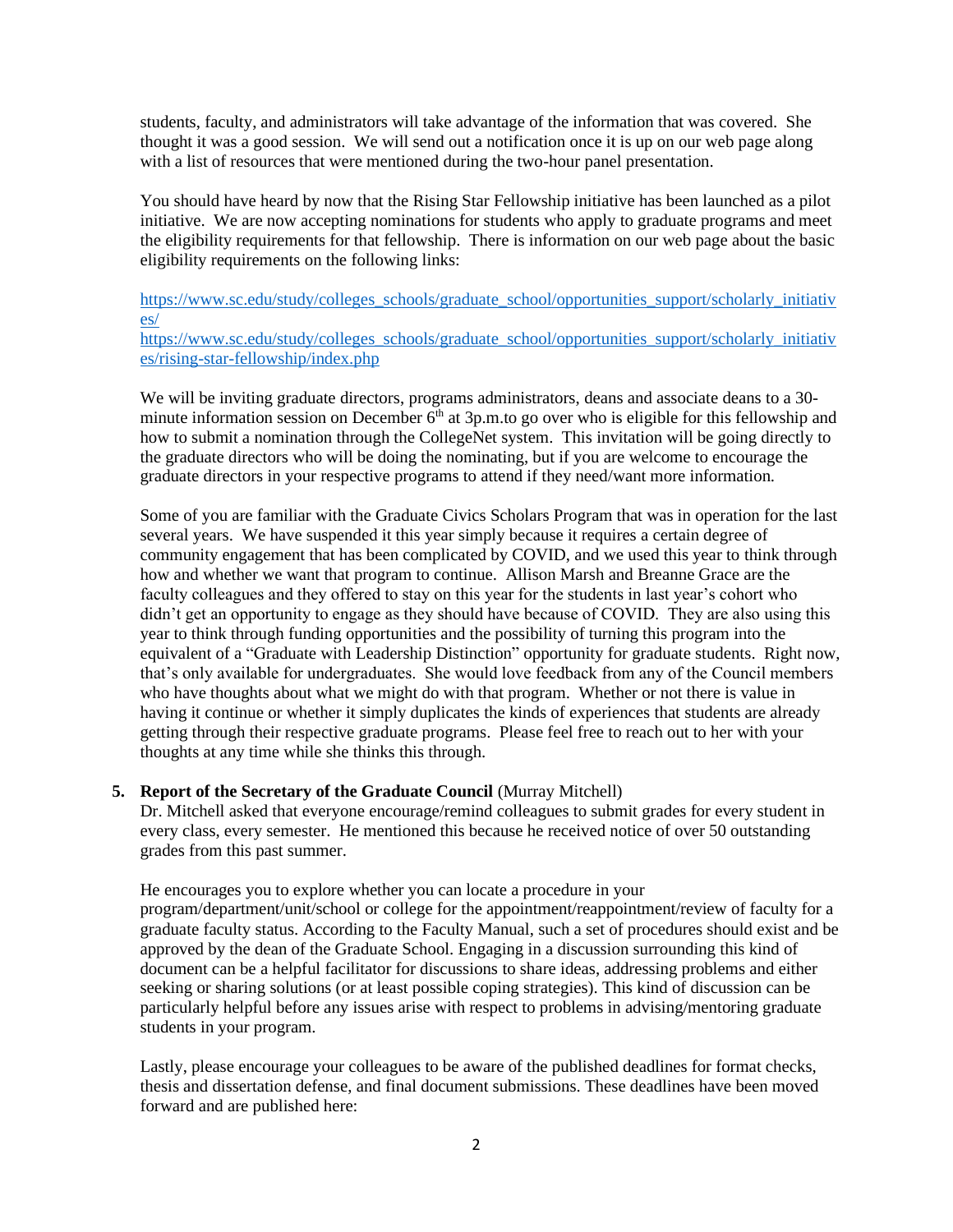#### [https://www.sc.edu/study/colleges\\_schools/graduate\\_school/academics/index.php](https://www.sc.edu/study/colleges_schools/graduate_school/academics/index.php)

The expectation is that there will be a need for corrections to the format and final version. Our intention is to remove some of the stress for students as they work toward graduation and their next personal and professional goal.

We provide a number of resources for students to navigate these procedures here: [https://www.sc.edu/study/colleges\\_schools/graduate\\_school/academics/thesis\\_and\\_dissertation/forma](https://www.sc.edu/study/colleges_schools/graduate_school/academics/thesis_and_dissertation/formatting_your_thesis_dissertation/index.php) [tting\\_your\\_thesis\\_dissertation/index.php](https://www.sc.edu/study/colleges_schools/graduate_school/academics/thesis_and_dissertation/formatting_your_thesis_dissertation/index.php)

Please direct your colleagues who are working with thesis and dissertation students to these resources, early in the programs for their students.

#### **6. Report of the Interim Associate Dean for Diversity, Equity, and Inclusion, and Associate Director, Grace Jordan McFadden Professors Program** (Toby Jenkins)

Dr. Jenkins shared that the first Faculty Lounge for the year took place on November 15<sup>th</sup> with Dr. Sam Museus from the University of San Diego. This is one of the new DEI related programs and events that are coming out of the Graduate School. It is a video webinar series, and that conversation was on humanizing scholarly resistance and was very timely with all the communication that has been going out in the last couple of days on attacks on faculty and related issues. We had a good conversation with Dr. Museus.

We have also been co-sponsoring other initiative with other colleges such as the Colleges of Arts and Sciences had their equity Summit, and the College of Education had an inquiry and equity symposium. Please let us know when your college has college-wide initiatives and events across campus because we want to participate and get graduate students attending and supporting those initiatives. We have been co-sponsoring the Women's Mentoring Luncheons that GSA has started. They have had two this semester and will hold four in the upcoming spring semester. We are trying to get women scholars to participate as mentors and students who identify as women as mentees if they feel they are interested in having a mentor or a mentoring experience during their graduate program. When you receive these DEI updates that we host or are co-sponsoring, please share them with the rest of your college as you are receiving them as a point of contact for faculty and staff.

The new DEI Talks and initiatives will be focused on holistic graduate admissions; so, she is hosting Dr. Julie Posselt, Associate Professor, at the University of Southern California. She is coming virtually on February  $16<sup>th</sup>$  at 2p.m. via Zoom. Publicity will go out after the Thanksgiving break. For those who are wanting to wrap their heads around what holistic graduate admissions means, this talk will be directed towards our faculty and what does it look like to have to establish measures beyond the traditional ways that we typically assess admissions and evaluate admissions applications. Dr. Posselt has been one of the leading scholars on reimagining graduate admissions. We are going to have that conversation just to continue dialogue on our campus about what holistic admissions can look like, and other ways that we can evaluate beyond traditional GRE scores and other test scores.

We will also have another Faculty Lounge with Dr. Erica Lee from the University of Minnesota on March  $17<sup>th</sup>$  at  $2p.m.$  We will have an inclusive leadership symposium in April that she is working with the Center for Innovation in Higher Education. In December, we will be convening a small planning committee. This will be a leadership symposium—not a research symposium and not disciplinary based. This is primarily to grow our graduate students' capacity as leaders in their fields; so, you know what inclusive leadership looks like when you talk about your supervisor, administrator, or manager. This is growing their capacity as leaders in their field to really make change and affect change within their respective disciplines as leaders. This will be a one-day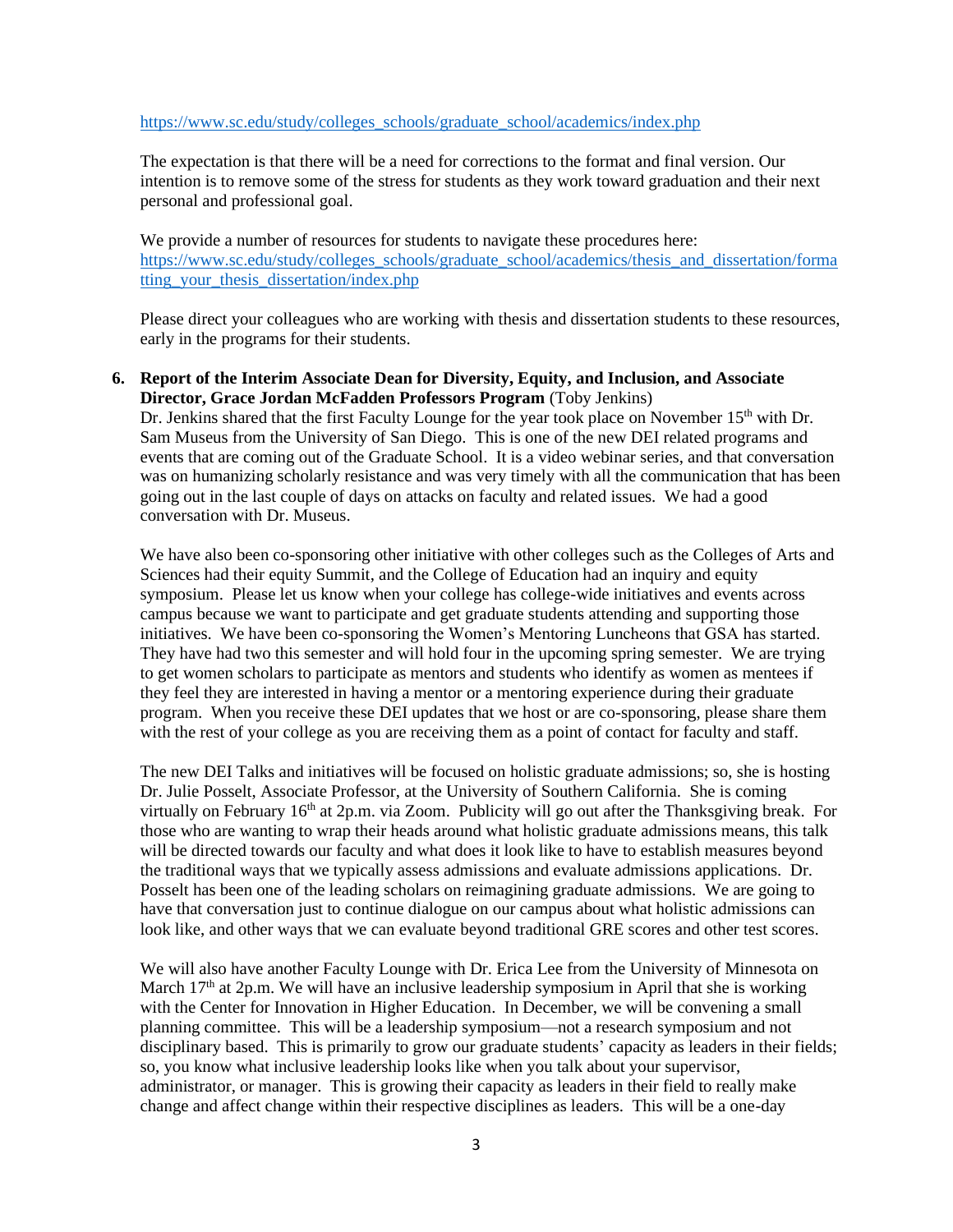symposium for all graduate students in the spring semester. We will continue with the campus conversations that we have been having with Dr. Tracy Weldon, Dean of the Graduate School, and student leaders.

Finally, our new Senior Diversity Recruiter, Kesha Clavon, has done a wonderful job in her first semester. She has really been busy solidifying her portfolio and relationships. Kesha has met with most of the diversity officers across campus in your respective colleges and/or even some of the recruiters in some colleges that have specific graduate recruiters. Just trying to get an initial sense of what's already being done and how the Graduate School can assist or fill in some gaps; so, she's been doing that work building relationships across campus. Kesha has been busy with recruiting at virtual recruiting fairs, particularly at HBCUs such as Atlanta University, Claflin, Bethune Cookman, etc. She has also been to the NC HBCU virtual graph fair.

Kesha has also been stretching her wings beyond graduate and looking at establishing a presence at some of the leadership conferences that undergraduate students participate in like the NPHC Conference, their leadership conference, Alpha Phi Alpha Convention. She has been to a lot of places where some of our most outgoing undergraduate student leaders participate in and some of those students are going on to graduate school. She participated with the USC Upstate Trio visit that took place this semester and co-presented with Dr. Todd Shaw in a workshop on preparing for graduate school for SC State University students. Kesha has been doing a lot of traditional recruiting, outreach recruiting, and leadership recruiting. She attended the College of Information and Communications on their Visit Day on behalf of the Graduate School. This semester has been great as it has allowed us to stretch and expand beyond what we've been able to do with such a small recruiting staff in general in the Graduate School. It has been great having another human resource body out there to expand all the incredible things that Wright Culpepper has been doing by himself. We are happy to have Kesha, and she is excited about the work that she has been doing. Dr. Jenkins just wanted to acknowledge all of Kesha's efforts.

## **7. Report on Professional Development** (Wright Culpepper)

Wright announced that they wrapped up their final Professional Development seminar for the semester last week with an introduction to the National Fellowships. The programming has wrapped up at the right time for them, and they are actively putting together their calendar for the Spring 2022 semester. They already have several financial literacy workshops planned and working with some leadership across campus on putting together a "how to pursue a tenured track faculty position workshop" seminar in the Spring. There are a lot of mainstays that we normally do in both semesters that will repeat, but they also are looking to grow and expand some of their offerings.

He mentioned that they are on track to open the Graduate Student Resources Hub (Grad Hub) in January. Once the moving parts stop moving, they will have a concrete look at what and when things will launch. They will keep everyone in the loop over the next month. They have certainly been encouraged by the progress that they have been able to make and encouraged by the positive feedback they have received.

# 8. **Report of the Graduate Student Association** (Maggie Carson)

Maggie reviewed the "Wrap-Up for Fall 2021" activities for GSA for this semester:

- 6 Bi-weekly meeting from September 17th through November 19<sup>th</sup>
- 7 Events
	- o 2 Graduate Women's Luncheons
	- o 1 Graduate Student Advocacy Forum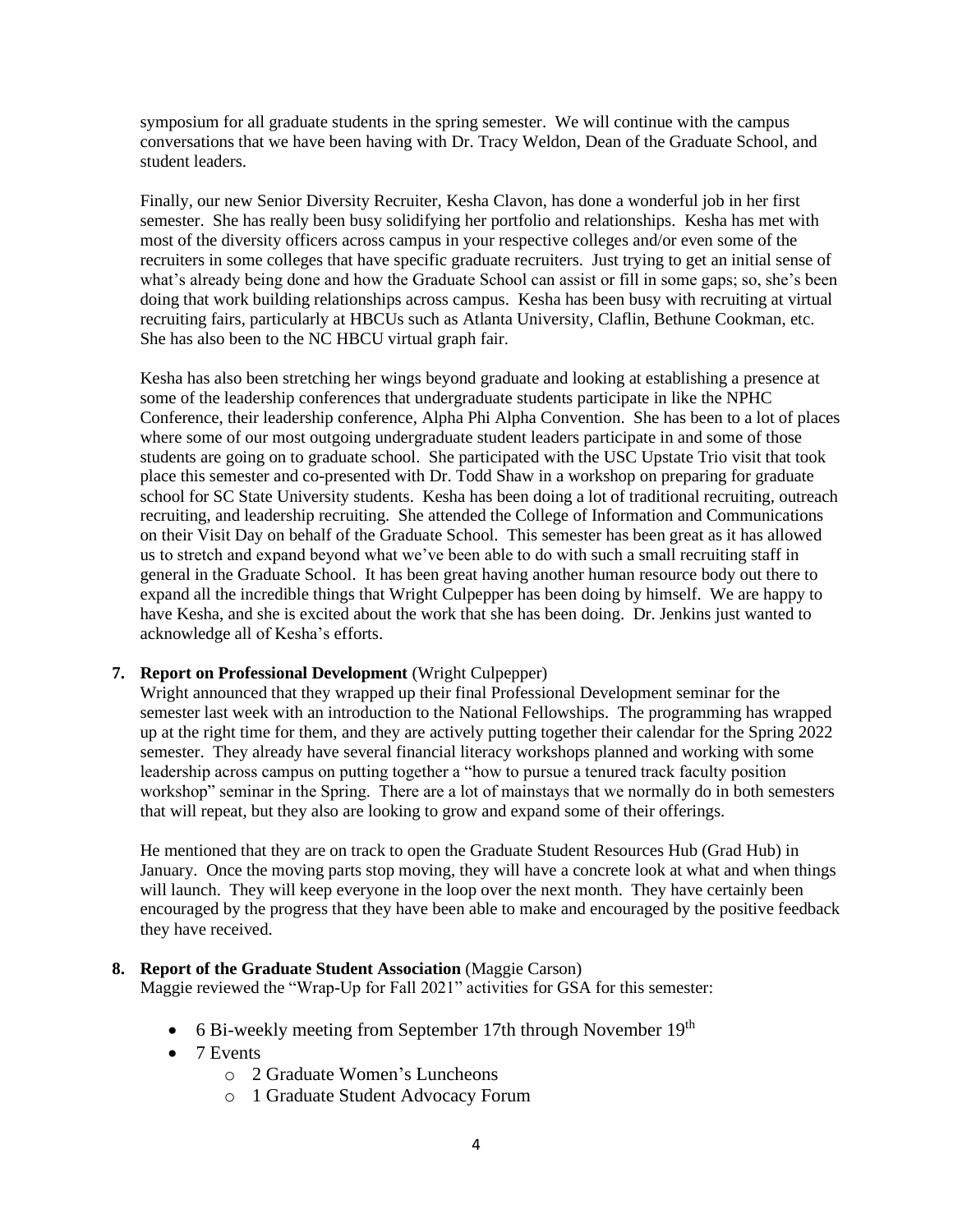- o 1 International Education Week Tabling Event
- o 1 Graduate Students Headshot Event
- o 1 Graduate Student Townhall DEI Talk
- o 1 Mental Health Tabling Event
- Resource Week Highlights on Social
	- o Menth Health
	- o Physical Health and Well-being
	- o Graduate Student Resources
	- o Diversity, Equity, and Inclusion

Maggie mentioned that the year-end report for GSA is now complete, and she'd like to share those with the Graduate Council. The year-end report and a few other documents will be sent out with the December Graduate Council Minutes.

**9. Report of the Academic Policy and Practices Committee** (Stephen Shapiro) No report.

#### **10. Report of the 500/600 Level Courses** (Murray Mitchell)

This report is presented to Council for informational purposes only; no action is necessary.

#### **500/600 Courses for November 2021 Grad Council**

(CCP = Course Change Proposal; NCP=New Course Proposal)

**ARTS 545** (4) Internship in Graphic Design (CCP: Fall 2022) **ARTS 546** (3) Graphic Design II (CCP: Fall 2022) **ARTS 560** (6) Photography Thesis: Portfolio (CCP: Fall 2022) **ARTS 561** (6) Photography Thesis: Exhibition (CCP: Fall 2022) **NPSY 763** (3) LGBT Issues Counseling and Rehabilitation (CCP: Spring 2022) [transition to a 600-level course]

**11. Associate Graduate Faculty Nominations** (Murray Mitchell) None at this time.

# **12. Fellowships and Scholarships Committee** (Murray Mitchell for Jean Ellis)

Dr. Mitchell reported the following for Dr. Ellis:

- Reminder that this is a spring semester committee (they don't meet in the fall).
- We are finalizing the members of the committee.
- The meeting dates have been set for the spring semester.
- Wright Culpepper and Jean have been working together. The result of this collaboration is that there will be streamlined information posted on the Graduate School website soon regarding fellowship and scholarship deadlines and application information.
- Wright will continue to email fellowship and scholarship deadlines and application information to the director of graduate studies listserv.
- Additional questions can be directed to Jean at the following: [jellis@seoe.sc.edu](mailto:jellis@seoe.sc.edu)

### **13. Report of Science, Math, and Related Professional Programs Committee** (Hippokratis Kiaris)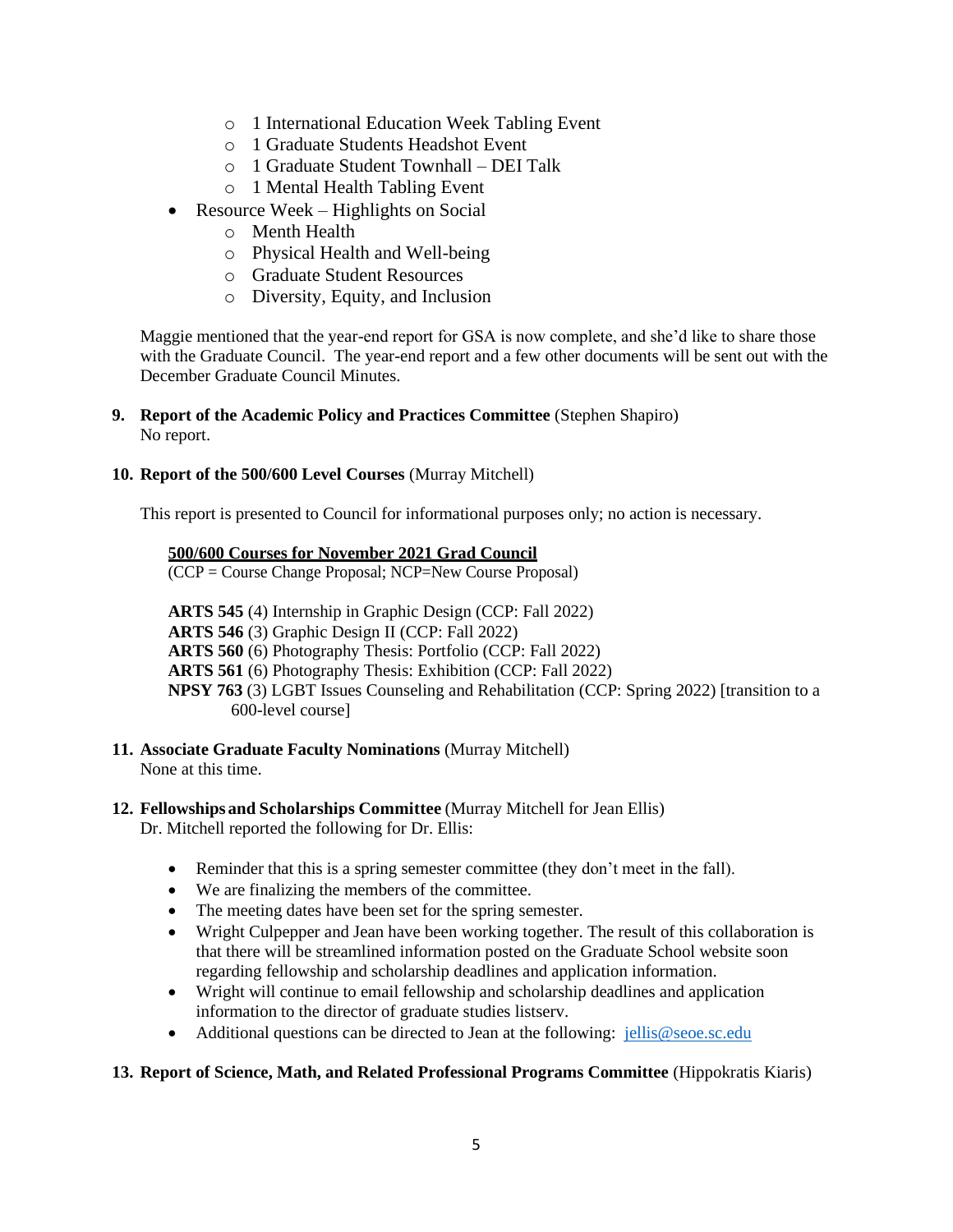Below is a list of proposals reviewed by the Committee. Each curricular action can be viewed at this Public Agenda review site:

<https://sc.edu/programproposal/agenda/?id=109&code=GCO>

At this Public Agenda link, the individual proposals are not live-linked, but agenda items are listed in alphabetical order. To view the full proposals, GC members and Committee Chairs still need to go to the Committee Review site, and filter for "Committees", then for the "Committee" called "Added to Grad Council agenda."

- **ASNR 720** (3) Advanced Comprehensive Health Assessment, Medicine, NCP: Spring 2022
- **ASNR 724** (3) Leadership in Nurse Anesthesia Practice, Medicine, NCP: Spring 2022
- **ATEP Major / Degree Program**, MS in Athletic Training, Public Health, Change to Existing Program: Fall 2022
- **ATEP 702L** (3) Principles of Athletic Training Lab, Public Health, CCP: Fall 2022
- **COMD 721** (2) Cognitive Disorders and Reorganization, Public Health, CCP: Fall 2022
- **ECHE 735** (3) Heterogeneous Catalysis Fundamentals, Engineering & Computing, NCP: Spring 2022
- **ECHE 736** (3) Heterogeneous Catalysis Synthesis, Characterization and Evaluation, Engineering & Computing, NCP: Spring 2022
- **ECHE 737** (3) Industrial Catalysis, Engineering & Computing, NCP: Spring 2022
- **ENCP 701** (0) Instructional Assistant Development, Engineering & Computing, CCP: Fall 2022
- **ENCP 801** (0) Graduate Student as Researcher, Engineering & Computing, NCP: Spring 2022
- **ENVR 709** (3) Marine Data Science with R, Arts and Sciences, NCP: Spring 2022
- **EPBO Major / Degree Program**, Certificate in Graduate Studies in Maternal and Child Health, Public Health, Change to Existing Program: Fall 2022
- **EPBO Academic Certificate**, MPH in Epidemiology, Public Health, Change to Existing Program: Fall 2022
- **EPID 707, Ethical Issues in Health Care and Research, Public Health, Delete an Existing** Course: Fall 2022
- **EPID 711,** Epidemiologic Research Methods, Public Health, Delete an Existing Course: Fall 2022
- **EPID 720, Comprehensive Microbiology, Public Health, Delete an Existing Course: Fall** 2022
- **EPID 742,** Epidemiological Concepts in Selected Disease or Health Conditions, Public Health, Delete an Existing Course: Fall 2022
- **EPID 748,** Epidemiologic Evaluation of Preventive and Personal Health Care, Public Health, Delete an Existing Course: Fall 2022
- **EPID 754,** AIDS Seminar, Public Health, Delete an Existing Course: Fall 2022
- **EPID 758,** Application of Epidemiology in Public Health, Public Health, Delete an Existing Course: Fall 2022
- **EPID 760,** Epidemiological Methods in Clinical Trials, Public Health, Delete an Existing Course: Fall 2022
- **EPID 785,** Laboratory Practice in Clinical Microbiology, Public Health, Delete an Existing Course: Fall 2022
- **EPID 802** (3) Grant Writing, Public Health, CCP: Fall 2022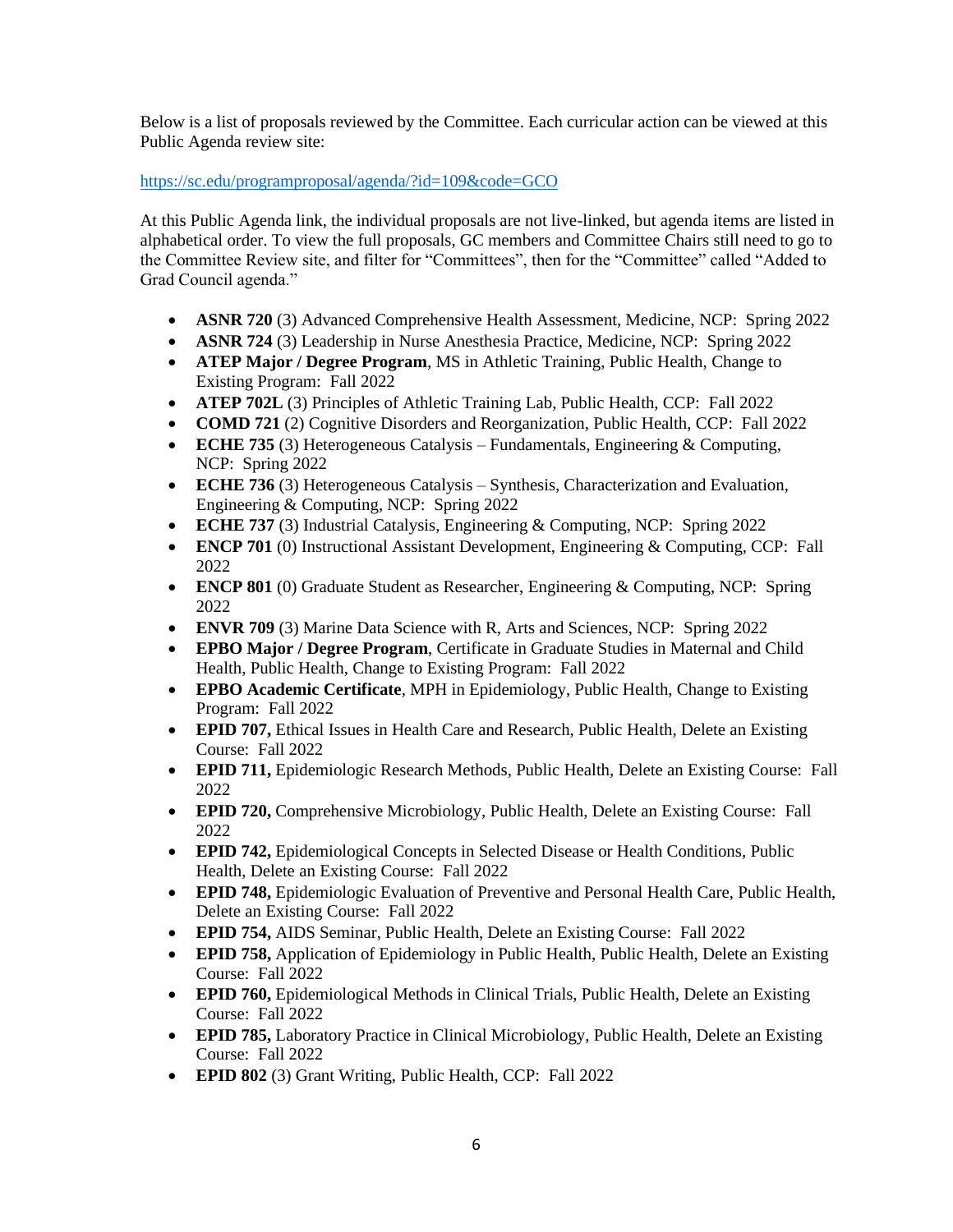- **EPID 810,** Seminar in the Epidemiology of Trauma, Public Health, Delete an Existing Course: Fall 2022
- **EXSC Major / Degree Program**, MPH in Physical Activity and Public Health, Public Health, Change to Existing Program: Fall 2022
- **HPEB Major / Degree Program**, Social Work/HPEB, MSW/MPH, Public Health, Change to Existing Program: Fall 2022
- **HPEB Dual Degree Program**, MPH in HPEB, Public Health, Change to Existing Program: Fall 2022
- **HSPM Dual Degree Program**, Social Work/HSPM, MSW/MPH, Public Health, Change to Existing Program: Fall 2022
- **HSPM Major / Degree Program,** MPH in HSPM, Public Health, Change to Existing Program: Fall 2022
- **MECH Major / Degree Program**, Nuclear Engineering, M.S., Engineering & Computing, Change to Existing Program: Fall 2022
- **MECH Major / Degree Program,** Nuclear Engineering, Ph.D., Engineering & Computing, Change to Existing Program: Fall 2022
- **MECH Major / Degree Program,** Nuclear Engineering, M.E., Engineering & Computing, Change to Existing Program: Fall 2022
- **MSCI 709** (3) Marine Data Science with R, Arts and Sciences, NCP: Spring 2022
- **NURS Major / Degree Program**, Master's Entry to Practice, M.S.N, Nursing, Change to Existing Program: Fall 2022
- **NURS Major / Degree Program**, Nursing Administration, M.S.N, Nursing, Change to Existing Program: Fall 2022
- **NURS Major / Degree Program**, Family Nurse Practitioner, Certificate, Nursing, New Program: Fall 2022
- **NURS Major / Degree Program**, Master of Science; Nurse Midwife, Nursing, New Program: Fall 2022
- **NURS Major / Degree Program**, Psychiatric Mental Health Nurse Practitioner, Certificate, Nursing, New Program: Fall 2022
- **NURS Major / Degree Program**, Nursing Practice, D.N.P., Nursing, Change to Existing Program: Fall 2022
- **NURS Major / Degree Program**, Nursing Administration, Certificate, Nursing, Change to Existing Program: Fall 2022
- **NURS Major / Degree Program**, Doctor of Nursing Practice; Nurse Midwife, Nursing, New Program: Fall 2022
- **NURS Major / Degree Program**, Adult Gerontology-Acute Care Nurse Practitioner, Certificate, Nursing, New Program: Fall 2022
- **NURS Academic Certificate**, Nurse-Midwife, Certificate, Nursing, New Program: Fall 2022
- **NURS 740** (3) Facilitative Processes in Health Care Leadership, Nursing, CCP: Fall 2022
- **NURS 741** (3) Coordinating Processes in Health Care Leadership, Nursing, CCP: Fall 2022
- **NURS 742** (3) Integrative Processes in Health Care Leadership, Nursing, CCP: Fall 2022
- **NURS 744** (3) Anatomy and Physiology for the Certified Nurse Midwife, Nursing, NCP: Spring 2022
- **NURS 749** (2) Foundations of Midwifery, Nursing, NCP: Fall 2022
- **NURS 752** (7) Nurse-Midwifery Management: Antepartum & Post-Partum Care, Nursing, NCP: Spring 2022
- **NURS 753** (7) Nurse-Midwifery Management: Intrapartum, Immediate Post-Partum & Newborn Care, Nursing, NCP: Spring 2022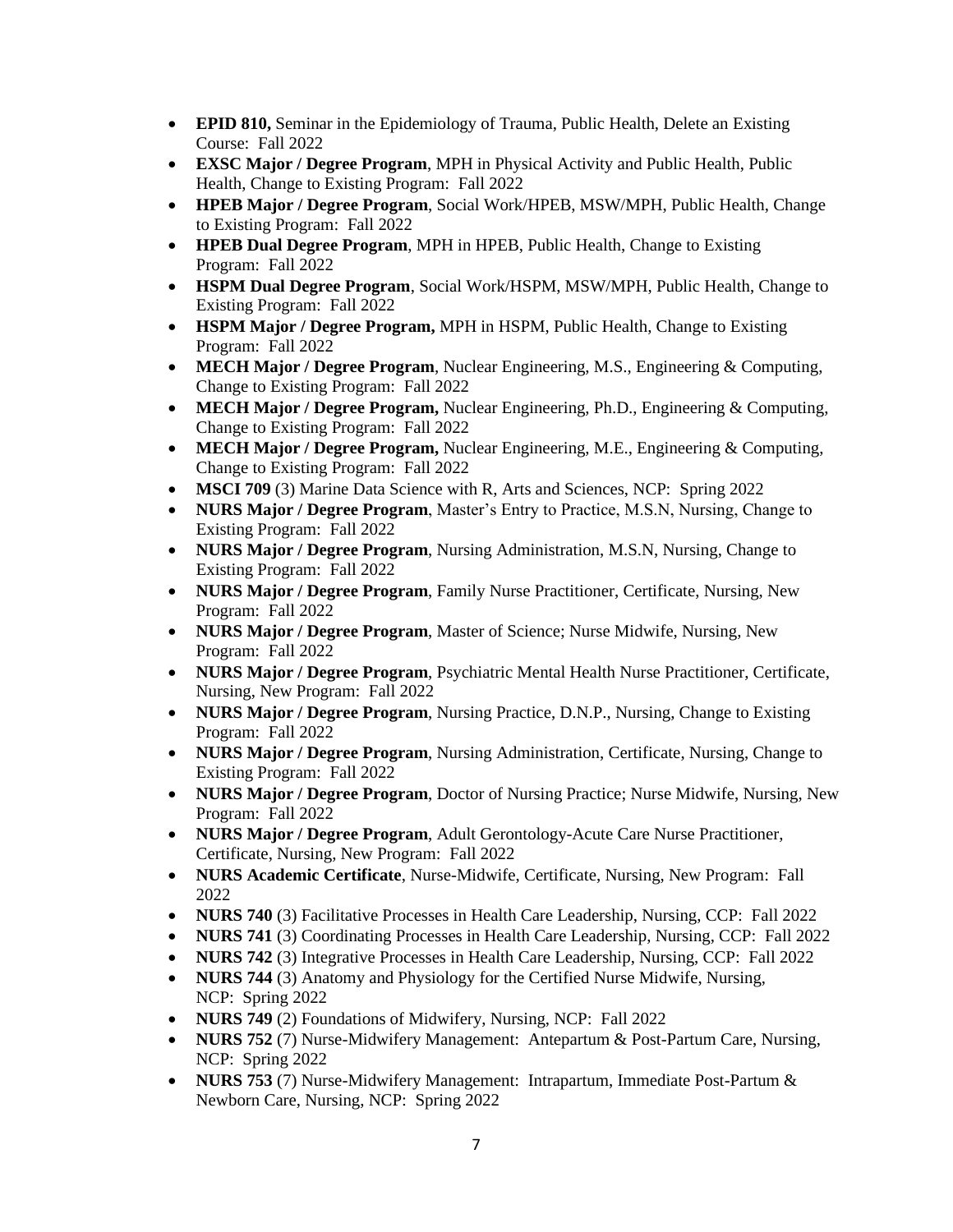- **NURS 754** (3) Nurse-Midwifery Management: Integration Practicum, Nursing, NCP: Spring 2022
- **NURS 755** (2) Professional Roles of the Certified Nurse Midwife, Nursing, NCP: Spring 2022
- **NURS 757** (2) Primary Care of Women for Advanced Nursing, Nursing, CCP: Fall 2022
- **NURS 780** (3) Organizational Theories and Systems in Healthcare, Nursing, CCP: Fall 2022
- **NURS 806** (3) Executive Health Care Leadership I, Nursing, CCP: Fall 2022
- **NURS 807** (3) Executive Health Care Leadership II, Nursing, CCP: Fall 2022
- **NURS 897** (1 6) DNP Project Preparation and Residency, Nursing, CCP: Fall 2022
- **PHAR 711A** (1) Seminar in Pharmaceutical Outcomes Research, SC College of Pharmacy, CCP: Fall 2022
- **PHAR 711B** (1) Seminar in Pharmaceutical Outcomes Research, SC College of Pharmacy, CCP: Fall 2022
- **PHAR 711C** (1) Seminar in Pharmaceutical Outcomes Research, SC College of Pharmacy, CCP: Fall 2022
- **PHAR 711D** (1) Seminar in Pharmaceutical Outcomes Research, SC College of Pharmacy, CCP: Fall 2022
- **PHRB Major / Degree Program**, Pharmaceutical Sciences, Ph.D., Pharmacy, Change to Existing Program: Fall 2022
- **PHYT 852** (9) Clinical Experience in Physical Therapy III, Public Health, CCP: Fall 2022
- **PHYT 853** (9) Clinical Experience in Physical Therapy IV, Public Health, CCP: Fall 2022
- **PUBH Major / Degree Program**, PhD in Biostatistics, Public Health, Change to Existing Program: Fall 2022

## *These proposals were unanimously approved by Graduate Council.*

# **14. Report of the Humanities, Social Sciences, Education, and Related Professional Programs Committee** (Jim Mensch)

Prior to considering the roster of proposals for consideration, Dr. Mensch wished to bring a procedural question before the Council. Standing procedures for considering a proposal for a new course or a new program have involved requiring proponents to solicit a letter of acknowledgement from any other unit(s) where there may be a perceived overlap of content. The question for consideration was, should this procedure continue?

Dr. Mitchell clarified that this procedure has been in place for "new" proposals rather than for changes to already approved courses and programs. The intention has been to (a) avoid unnecessary and/or unintended duplication, and (b) to potentially facilitate collaborative efforts in teaching and/or making faculty in other programs aware of offerings that may be of interest to students in other programs.

Trena Houp also clarified that soliciting support from other potentially impacted units is addressed in ACAF 2.03; that this is not optional, but, is required. Trena shared that she and Dr. Addy were currently addressing potential editing for clarity of ACAF 2.03.

Dr. Mitchell further clarified that no other unit could block a proposal through non-response. If proponents have shown a good-faith effort to inform other unit(s), non-responsiveness would be considered as a passive approval. Any units still wishing to seek further discussion would have until the minutes for any given Graduate Council Meeting were finalized (typically, 30 days after the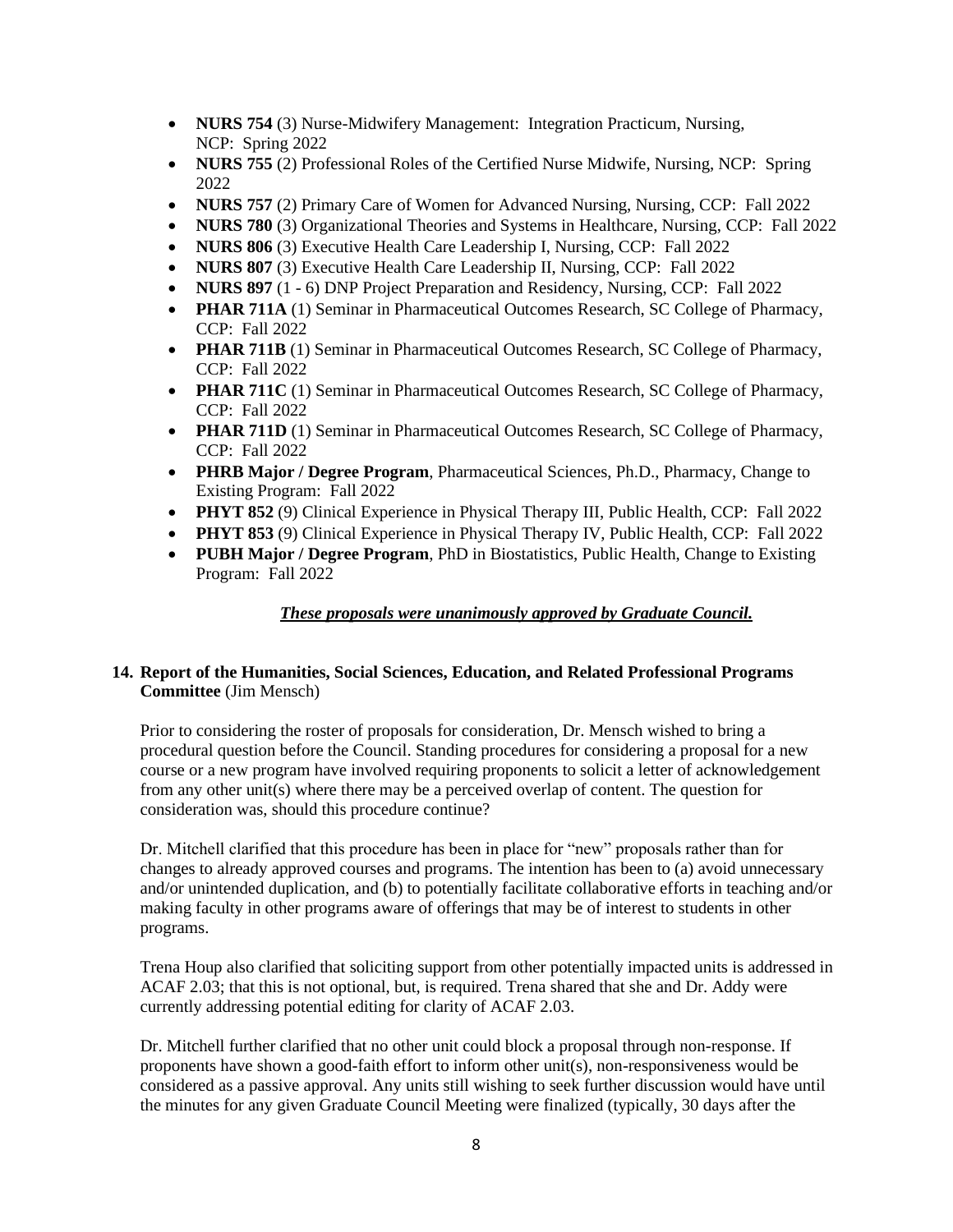meeting). If any additional disputes would arise, discussions would be referred to the respective deans and the Office of the Provost for deliberation.

Dr. Shapiro called for a vote to determine whether or not the standing procedure should continue, involving soliciting support from other units potentially impacted by any proposal of a new graduate course or new graduate credential.

# *Continuing these proceduress were unanimously supported by Graduate Council.*

Below is a list of proposals reviewed by the Committee (NOTE: As a result of the procedural vote above, two new course proposals and one existing program impacted by the new course proposals that appeared in the agenda, were removed from the list of proposals below, pending the solicitation of support from another unit). Each curricular action can be viewed at this Public Agenda review site:

### <https://sc.edu/programproposal/agenda/?id=109&code=GCO>

At this Public Agenda link, the individual proposals are not live-linked, but agenda items are listed in alphabetical order. To view the full proposals, GC members and Committee Chairs still need to go to the Committee Review site, and filter for "Committees", then for the "Committee" called "Added to Grad Council agenda."

- **EDEL 744** (3) Studies and Internship in Teaching Science Elementary, Education, CCP: Spring 2022
- **EDEX 719** (3) Advanced Applied Behavior Analysis, Education, CCP: Fall 2022
- **EDRM 705** (3) Applied Statistics for the Social Sciences, Education, NCP: Spring 2022
- **HRSM 788** (3) Business Research and Analytics in Hospitality, Retail, and Sports Management, HRSM, CCP: Fall 2022
- **IBUS 742** (3) Organizational Misconduct, Business, NCP: Spring 2022
- **IBUS 743** (3) Organizational Misconduct and Global Corruption, Business, NCP: Spring 2022
- **IBUS 804** (3) Ph.D. Seminar in Research Design, Business, NCP: Spring 2022
- **INTB Academic Certificate**, International Market Development, Business, New Program: Fall 2022
- **INTB Academic Certificate**, International Financial Certificate, Business, Change to Existing Program: Fall 2022
- **INTB Academic Certificate**, Graduate Certificate in Global Strategy, Business, Change to Existing Program: Fall 2022
- **JOUR 725** (3) Strategic Communications Campaigns, Information & Communications, CCP: Spring 2022
- **LAWH 700** (3) Introduction to the Legal System, Law, CCP: Fall 2022
- LAWH 701 (3) Legal Foundations of Health Care Systems, Law, CCP: Fall 2022
- **LAWH 702, Legal Foundations of Health Care System Lab, Law, Delete an Existing** Course: Fall 2022
- **LAWH 710** (3) Public Health and Delivery Systems, Law, CCP: Fall 2022
- **LAWH 712** (3) Ethics in Health Care Systems, Law, CCP: Fall 2022
- **LAWH 714** (3) Health Care Contracting (Applied Learning), Law, CCP: Fall 2022
- LAWH 716 (3) Medicare Compliance for Medical Facilities, Law, CCP: Fall 2022
- **LAWH 720,** Health Policy Advocacy, Law, Delete an Existing Course: Fall 2022
- **LAWH 722** (3) Risk Management, Law, CCP: Fall 2022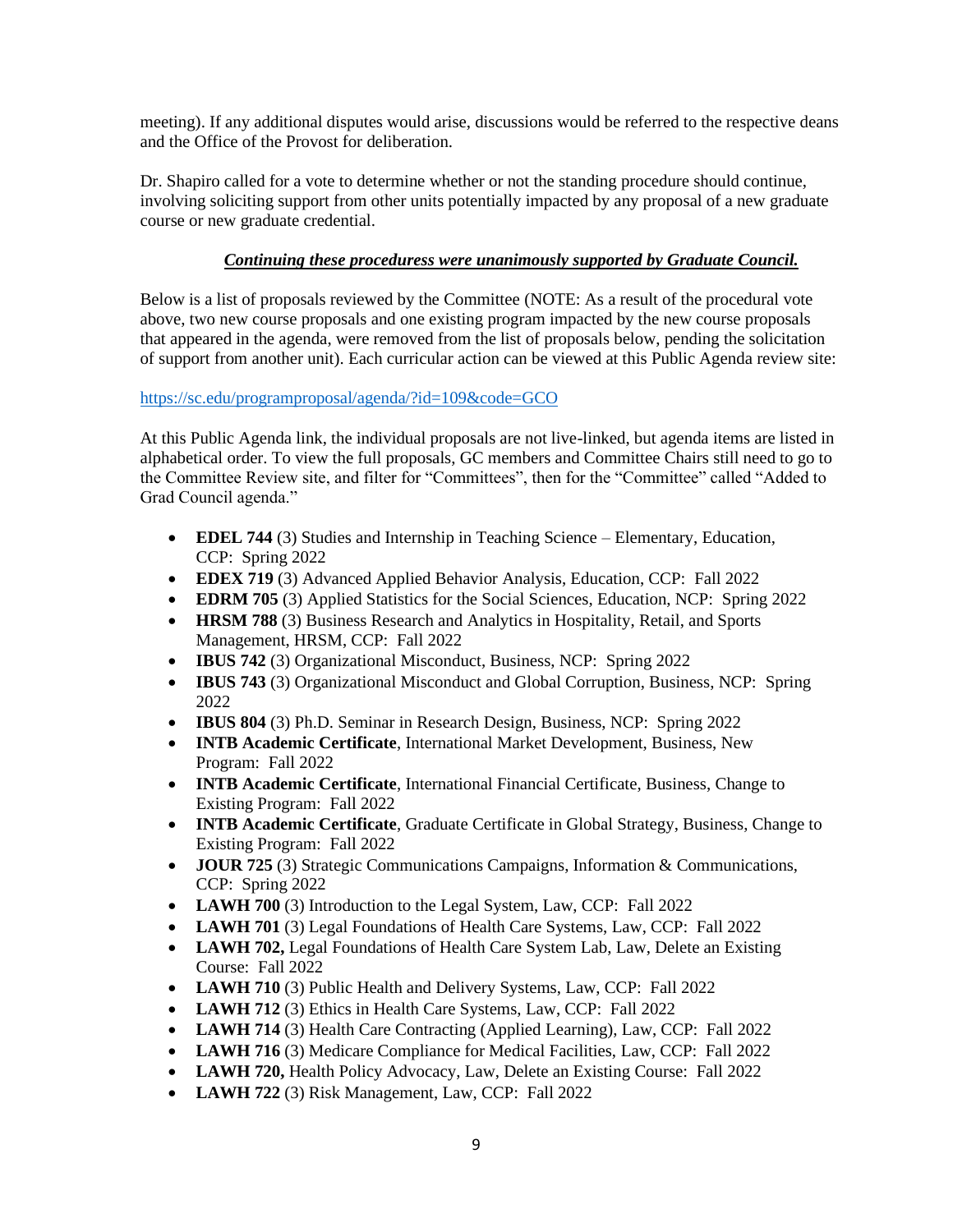- **LAWH 724, Certificates of Need, Law, Delete an Existing Course: Fall 2022**
- **LAWH 728,** Comparative Studies in International Health Care, Law, Delete an Existing Course: Fall 2022
- **LAWH 730, Healthcare Structure Planning for Companies & Non-Profits, Law, Delete an** Existing Course: Fall 2022
- **LAWH 732,** Medicare Quality Compliance, Law, Delete an Existing Course: Fall 2022
- LAWH 734, Healthcare Fraud & Abuse Compliance, Law, Delete an Existing Course: Fall 2022
- **LAWH 736** (3) Billing Compliance and Healthcare Fraud Prevention I, Law, CCP: Fall 2022
- **LAWH 737** (3) Billing Compliance and Healthcare Fraud Prevention II, Law, NCP: Spring 2022
- **LAWH 738** (3) HIPAA and Electronic Medical Records Compliance, Law, CCP: Fall 2022
- **LAWH 740,** Antitrust Compliance, Law, Delete an Existing Course: Fall 2022
- **LAWH 750, Health Systems Legal Externship, Law, Delete an Existing Course: Fall 2022**
- **LAWH 755** (3) Directed Independent Study, Law, NCP: Spring 2022
- **LAWS Major / Degree Program**, Health Care Compliance, Certificate Law, Law, Change to Existing Program: Fall 2022
- **LAWS Major / Degree Program**, Health Systems Law, M.S.L, Law, Change to Existing Program: Fall 2022
- **MART 721A** (3) Research and Practice in Media Writing: Screenwriting, Arts and Sciences, CCP: Spring 2022
- **MGSC 798** (3) Introduction to Cybersecurity Management, Business, CCP: Spring 2022
- **PSYC 714** (1 3) Cognitive Assessment, Arts and Sciences, CCP: Fall 2022
- **PSYC 715** (1 3) Academic Assessment, Arts and Sciences, CCP: Fall 2022
- **PSYC 716** (1 3) Behavioral/Affective Assessment, Arts and Sciences, CCP: Fall 2022
- **PSYC 760** (3) Issues and Ethics in Health Services Psychology, Arts and Sciences, CCP: Fall 2022
- **SOWK 801** (3) Intellectual Foundations of Social Welfare and Social Work II: Modern Developments, Social Work, CCP: Fall 2022
- **SOWK 802** (3) Intellectual Foundations of Social Welfare and Social Work III: Conceptual Model-Building, Social Work, CCP: Fall 2022
- **SOWK 890** (3) Analysis of Social Work Data, Social Work, CCP: Spring 2022
- **SOWK 891** (3) Advanced Analysis of Social Work Data, Social Work, CCP: Fall 2022
- **SPTE Academic Certificate**, Interscholastic Athletic Administration Certificate, HRSM, New Program: Fall 2022
- **ZZBA Concentration**, Finance Concentration, Business, CCP: Fall 2022
- **ZZBA Concentration**, Marketing Concentration, Business, CCP: Fall 2022
- **ZZBA Concentration**, Concentration in Operations and Supply Chain Management, Business, New Program: Fall 2022
- **ZZBA Concentration**, Human Resources Management Concentration, Business, CCP: Fall 2022

*These proposals were unanimously approved by Graduate Council.*

# **15. Report of the Grievances, Appeals and Petitions Committee** (Shana Harrington) No report.

# **16. Other Committee Reports**